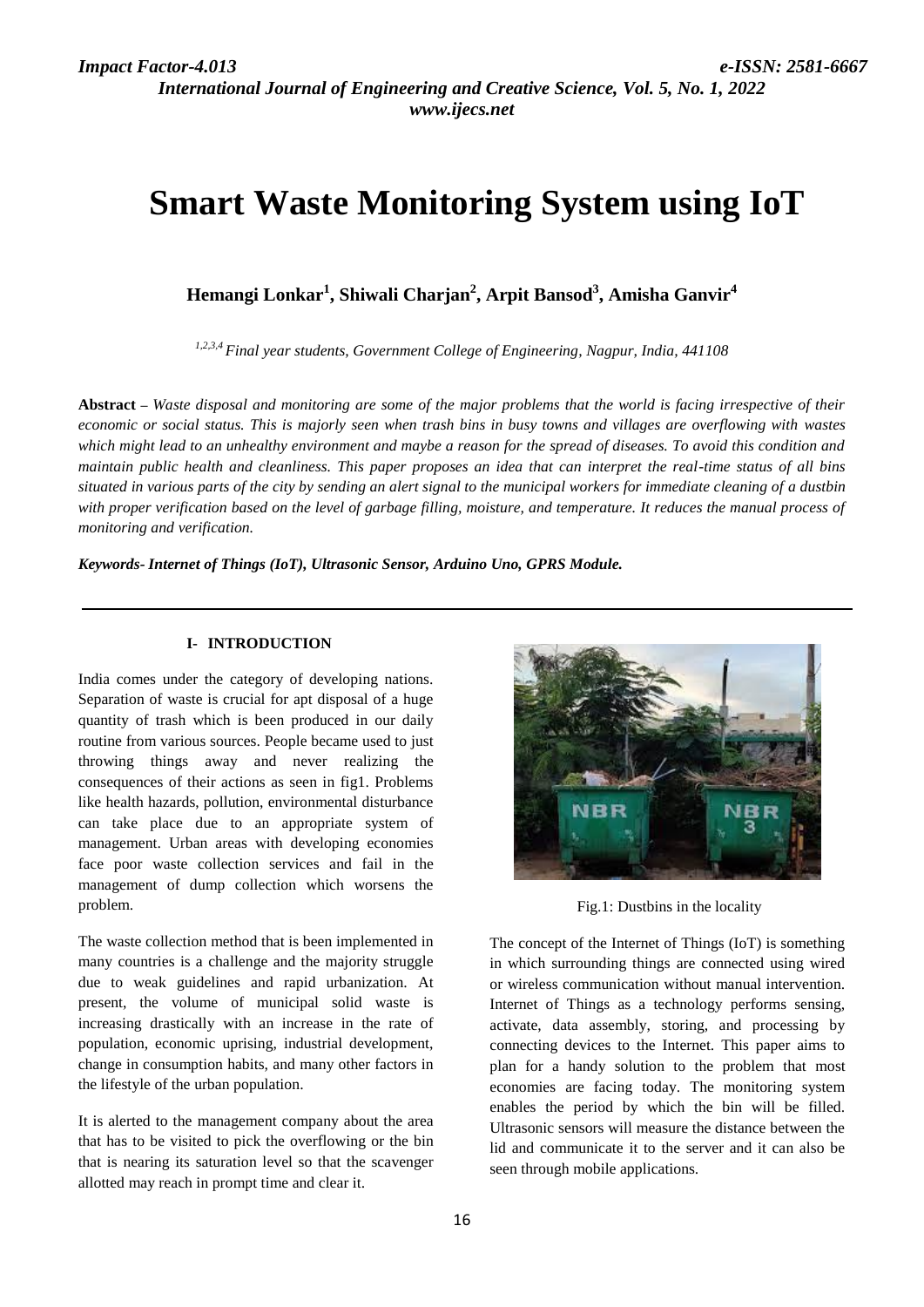### *Impact Factor-4.013 e-ISSN: 2581-6667*

*International Journal of Engineering and Creative Science, Vol. 5, No. 1, 2022 www.ijecs.net*

#### **II- PROPOSED TOPOLOGY**

The proposed waste management is based on a cluster of sensors and controllers. The ultrasonic sensor detects the height of the trash bin. If the garbage container is about to fill a notification is sent to the respective authority. Wet and dry wastes are separated and collected in different containers.

It is done using the moisture sensor and IR sensor where the moisture sensor detects the wetness in the waste only when the wet container is opened. Once the garbage container is filled in a particular area, the garbage collector can locate the filled garbage container and can collect the waste. Two of the important features include is checking the volume that the bin can hold and the other is interpreting the data and sending it to the cloud system for monitoring.

Wastes are majorly classified as recyclable waste, industrial waste, hospital waste, commercial waste, green waste, electronic waste, nuclear waste and organic waste. They are categorized based on the source that is producing the waste. The current trend involves where people used to dump the garbage anywhere without segregation.

This leads to poor hygiene around the place becoming a source of the vector. This is the time when the scavenger should take the utmost care. So, the proposed system would be beneficial to scavengers and also the person in charge of monitoring the process.

#### **III - MATERIALS AND METHODOLOGY**

To overcome the problem, a smart-bin is developed in such a way that the trash cans are monitored 24x7. The whole setup consists of Arduino UNO as the primary controller which is the main processing unit connected to the internet working on the principles of the Internet of Things. Along with it, an ultrasonic sensor, moisture sensor, and temperature sensors are connected along with a servo motor. The controller establishes a connection with the cloud and based on the output from various sensors the controller receives command over the cloud and can be controlled via mobile application as it is in Fig.2 and the flowchart for the same is shown in Fig 3.



Fig.2: Block Diagram of Waste Monitoring



Fig.3: Flowchart of waste monitoring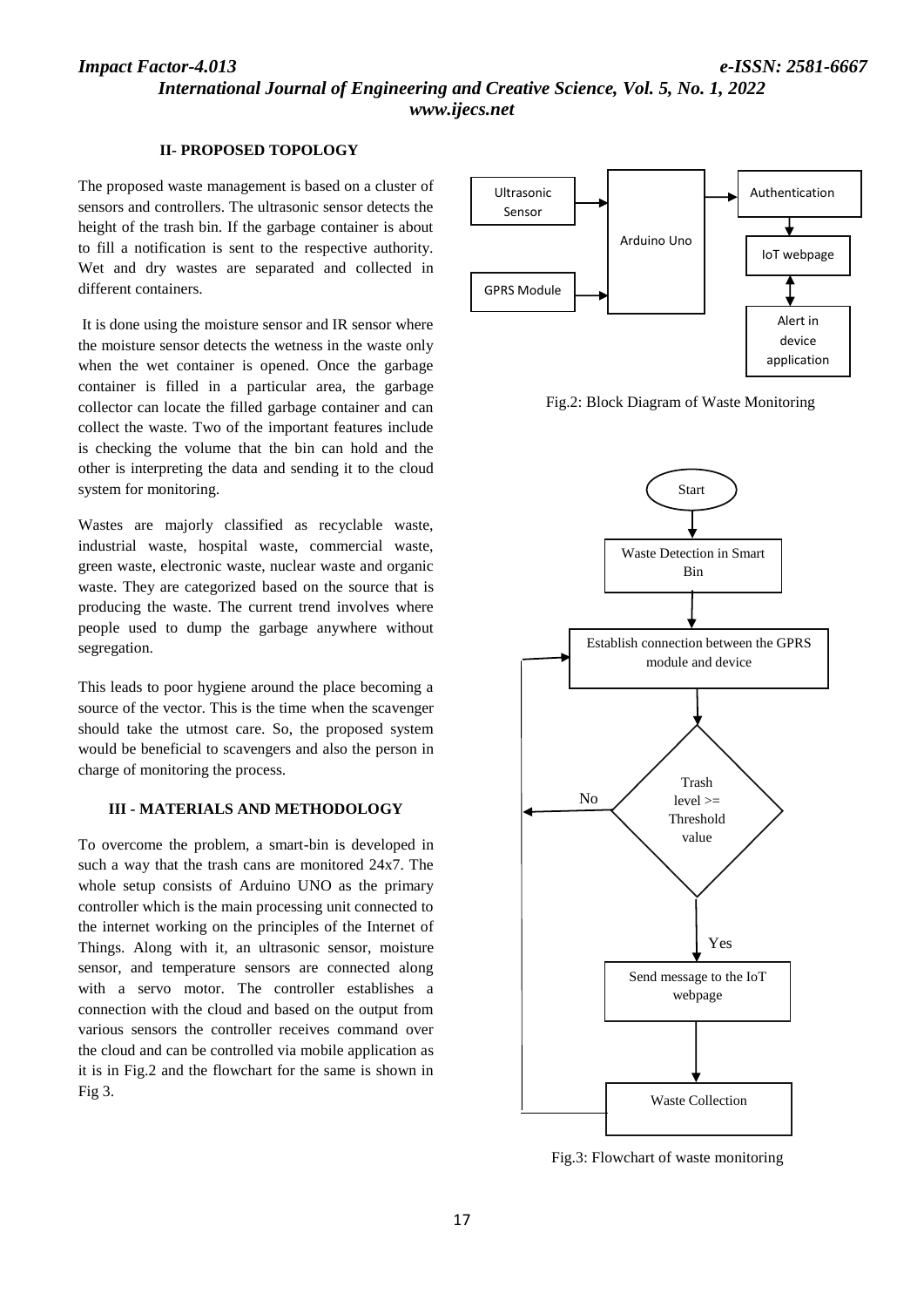#### **III - PROPOSED ALGORITHM**

The hardware kit and device(laptop/mobile) connected to each other. The ultrasonic sensor detects the level of trash in the bin and the 4 LEDs connected to the bin tell the level of trash which are EMPTY, LOW, MID and FULL respectively. A connection is established by the Arduino Uno with the IoT webpage. When the trash level is above the threshold level, an alert is sent to the concerned authorities via mobile/laptop application. If the garbage or temperature does not exceed the threshold level then the process gets repeated. Then, the GPRS module sends the location to the IoT webpage and the LCD screen displays the output on the screen as soon as the IoT webpage is updated it shows the google location and level of the bin on the screen. The connected SIM in the GPRS module will send the message to the main authority about the garbage level. This is an application-based project for the real world and a solution project for the problem statement.

#### **V- Experimental Prototype**



Fig.4: Experimental prototype of Smart waste management

The hardware kit consists of a bin, ultrasonic sensor, LEDs, power supply, Arduino UNO, GPRS Modem, GPS module and LCD. An Android application is developed to have remote control and track the level of various trash cans that need to be evacuated. Here the android application is used to monitor the level of the garbage bins. The mobile application is enabled two-way communication between the IoT. The table of the hardware components with the ratings is given in Fig.5.

Table.1: Hardware Components of the experimental circuit

| Sr. No       | <b>Component</b>         | <b>Rating</b>         |
|--------------|--------------------------|-----------------------|
| 1            | <b>Ultrasonic Sensor</b> | 40 kHz, 5V, 20 mA     |
| $\mathbf{2}$ | Arduino UNO              | 16 Mhz, 6-20v, 20 mA  |
| 3            | <b>GPRS</b> Modem        | <b>SIM900A, 5V</b>    |
| 4            | <b>GPS</b> Module        | 5-10 Hz, 3.3 V, 30 mA |
| 5            | <b>LCD</b> Display       | 4.7 to 5.3 V, 1 Ma    |



Fig.5: IoT webpage created for waste monitoring

The above Fig.6 shows the level of the garbage bin on the webpage created. Also, the status of our bin and the location can be seen in Fig.7 and Fig.8. This IoT webpage is created using embedded C in Arduino compiler as our main microcontroller is Arduino UNO. This application can be opened on any device like mobile/laptop which is connected with the GPRS modem of our kit. Also, the latitude and longitude value of our location is displayed on the screen.



Fig.6: Present Status of the bin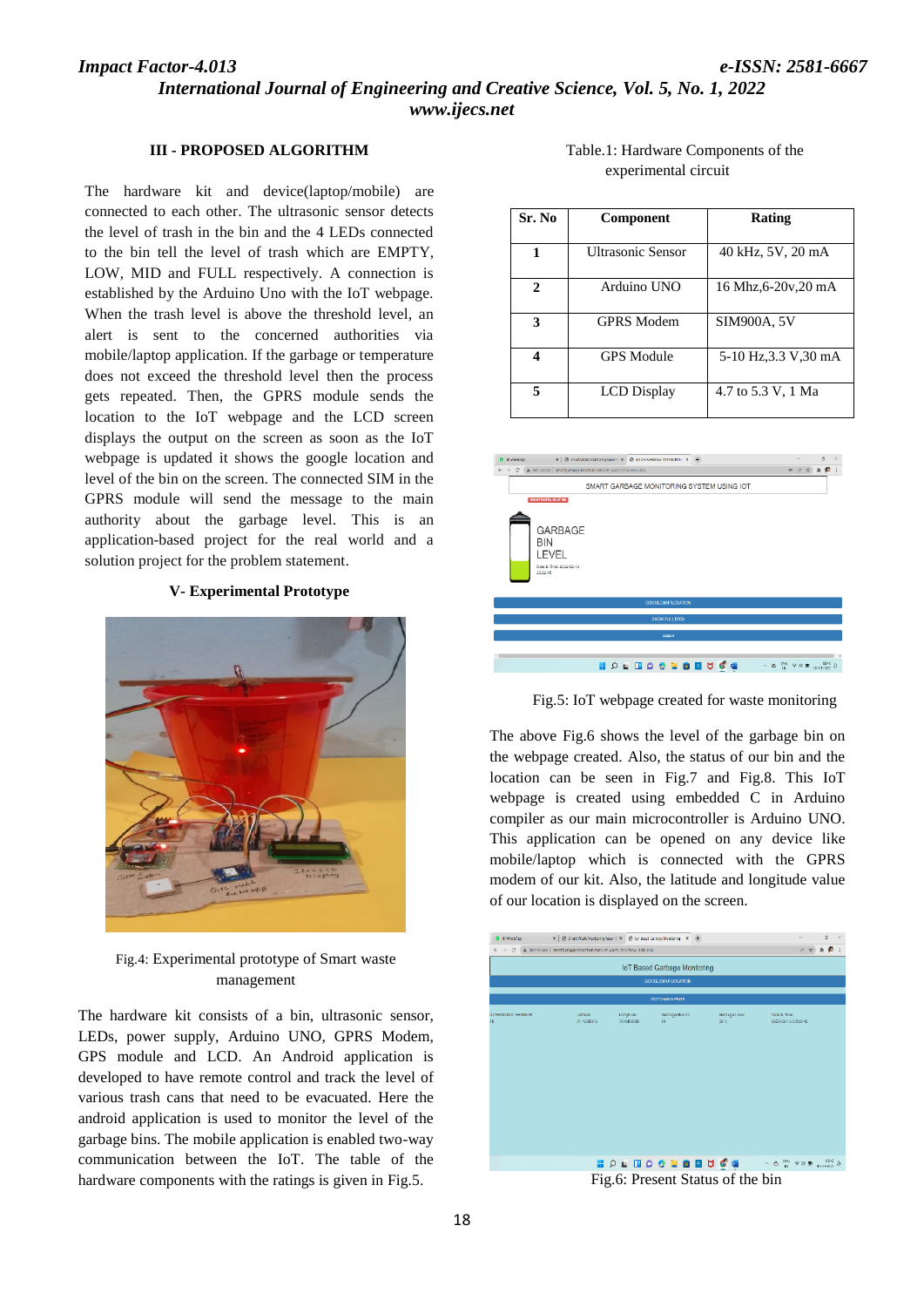## *Impact Factor-4.013 e-ISSN: 2581-6667 International Journal of Engineering and Creative Science, Vol. 5, No. 1, 2022 www.ijecs.net*



Fig.7: Google location of the bin



Jan 20, 10:01

Fig.8: Message sent to the device

The alert message is sent to the mobile device which is shown in fig.9. The controller sends various information related to the bin regarding its distance, if it exceeds the threshold value it pops out a notification as "GARBAGE BIN FULL".

The output from the mobile application prompts the personnel that the bin has reached its maximum limit so that it has to be evacuated as soon as possible. The IoTconnected device sends and receives data to the mobile application connected by establishing two-way communication between the devices. The database stores all the information related to the bin and over a while, the system is designed in such a way to update the IoT webpage and keys for the Arduino Uno for its proper working for a long while enabling less maintenance and making it cost-effective.

The ultrasonic sensor only detects the level of garbage in the bins. This sensor will work suitably only if Arduino Uno will process the data from the sensor and then it will communicate the data with the IoT webpage through GPS location.

The dashboard designed in the IoT platform will show the level of the trash in the bin which can be accessed only by municipal authorities having access to the credentials. As the level of the trash is above the threshold level, the web page will generate an alert notification in the mobile application of the worker for that specific dustbin demanding cleaning process.

#### **IV - CONCLUSION**

The model is developed in standard conditions for testing purposes. In our city, many of the garbage bins can be seen as overloaded. It creates an unhygienic condition in that place and leads to the spread of many diseases. It is proposed to develop an IoT based smart waste management system that effectively checks whether the garbage bins are full or not. By implementing this system, the cleanliness of the area can be ensured and can avoid the spread of diseases, and also the cost associated with garbage disposal can be reduced. The various sensors have been used to implement in real-time.

This system effectively monitors the garbage level of the dustbin. It is to help the local corporation in the waste management system, which is by monitoring the domestic wastage in and around the localities at regular intervals to avoid damage to public health and the environment which also minimizes the entire trip by garbage vehicles which ultimately reduces the expenditure. In the future, various types of sensors can be included to get precise output. As this system reduces manual work and time consumption, it is a user-friendly product.

This proposed product is an attempt to improve the current waste collection system in India and pave a path for an eco-friendly environment. This proposed system ensures the maintenance of garbage containers as and when the garbage level reaches its saturation level. This minimizes the frequent checking of garbage collection. It ultimately aims in maintaining the cleanliness and productivity of society. Therefore, the waste monitoring and management system make the trash collection more efficient and effective.